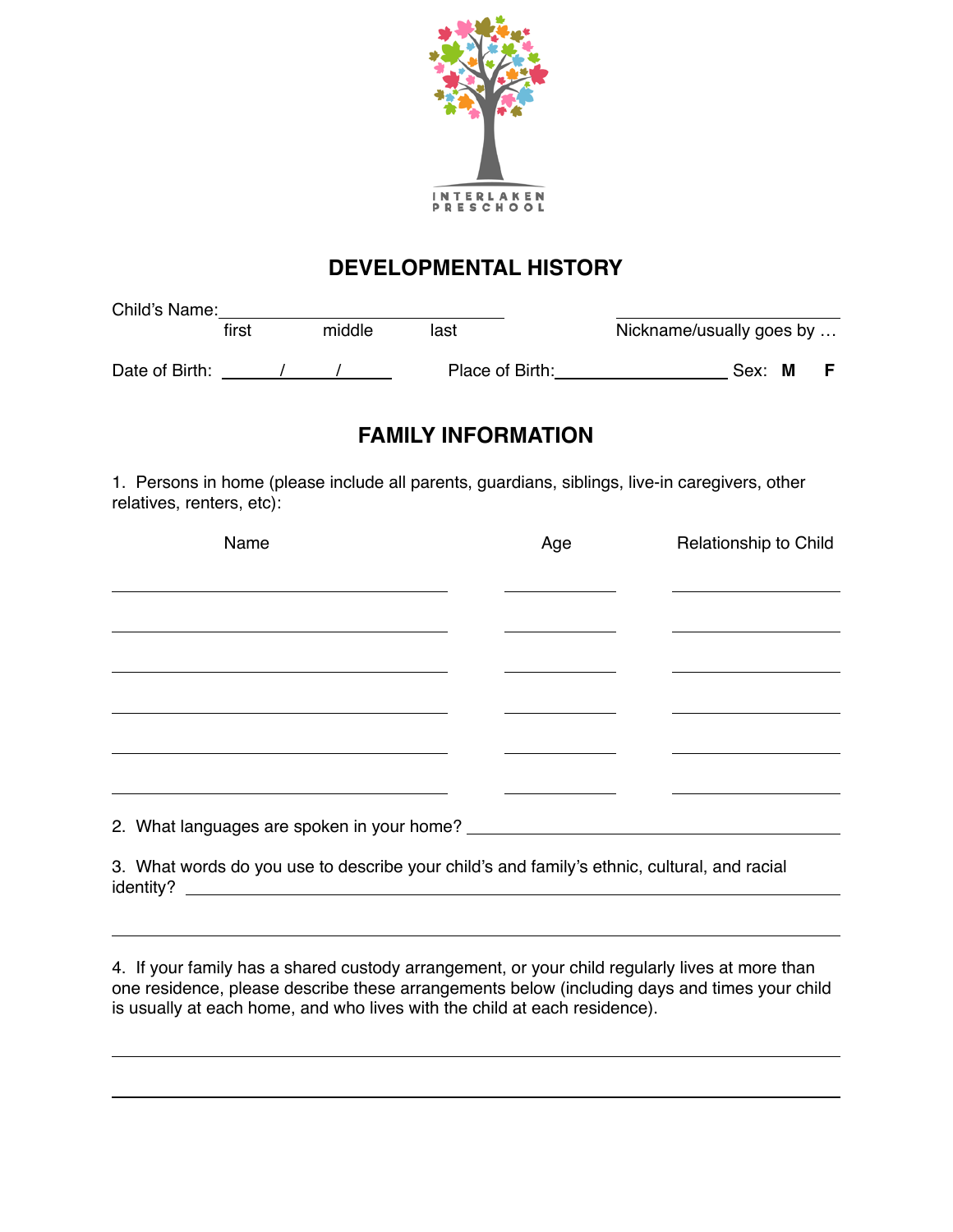| 5. How long has your family lived in Seattle? __________________________________ |                                                                                                   |  |  |  |
|----------------------------------------------------------------------------------|---------------------------------------------------------------------------------------------------|--|--|--|
|                                                                                  |                                                                                                   |  |  |  |
| $etc.$ )                                                                         | 6. Please tell us more about the adults listed above (parents, guardians, step-parents, partners, |  |  |  |
|                                                                                  |                                                                                                   |  |  |  |
|                                                                                  |                                                                                                   |  |  |  |
|                                                                                  |                                                                                                   |  |  |  |
|                                                                                  |                                                                                                   |  |  |  |
|                                                                                  |                                                                                                   |  |  |  |
|                                                                                  |                                                                                                   |  |  |  |
|                                                                                  |                                                                                                   |  |  |  |
|                                                                                  | Occupation: Nobles/interests: Nobles/interests:                                                   |  |  |  |
|                                                                                  | 7. Please describe some of your favorite activities to do together as a family:                   |  |  |  |
|                                                                                  |                                                                                                   |  |  |  |
|                                                                                  |                                                                                                   |  |  |  |
|                                                                                  |                                                                                                   |  |  |  |
| celebrations might include:                                                      | 8. Please describe some of the special events your family celebrates, and what those              |  |  |  |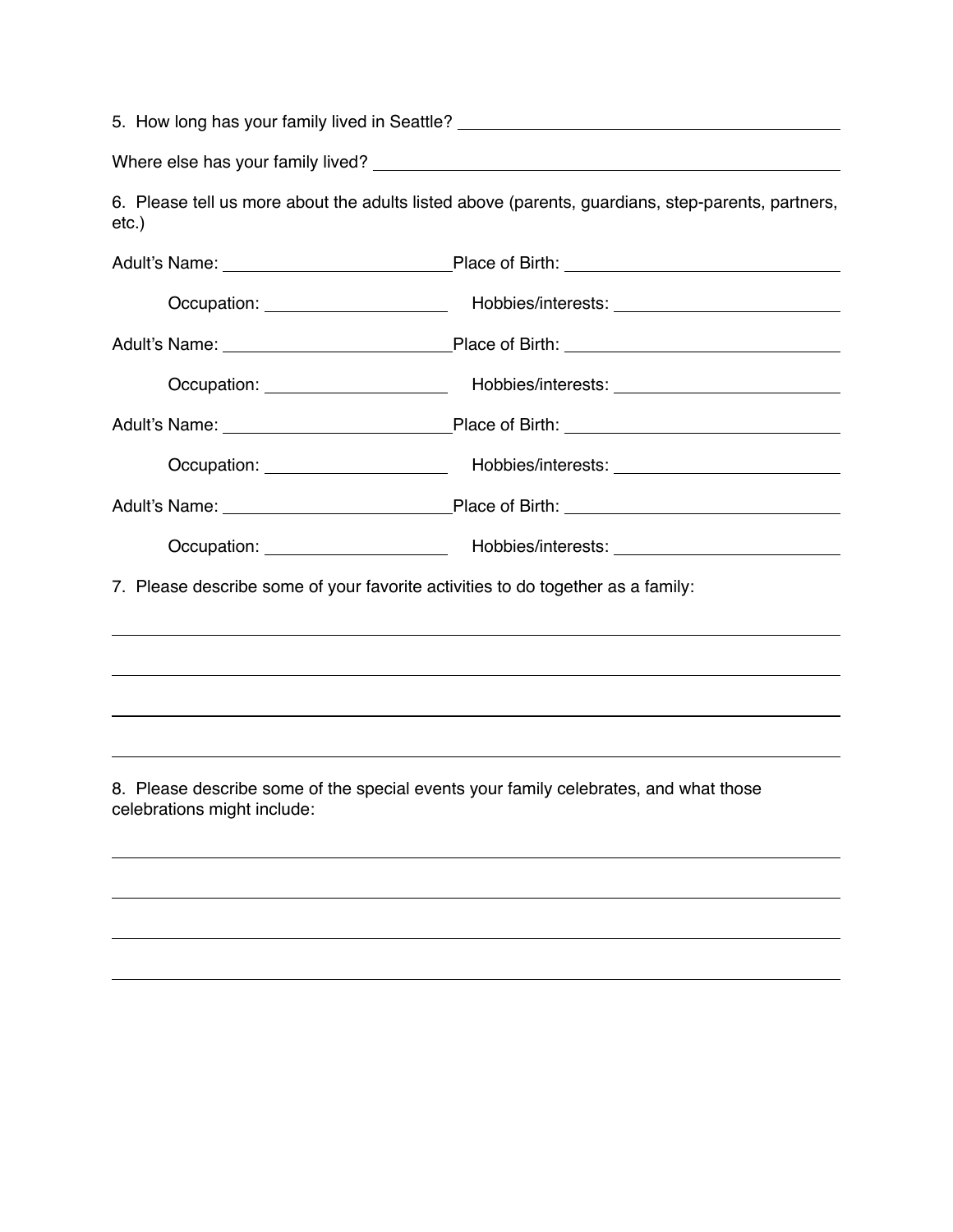9. Are there things from home that are special to the family that they would be willing to share with the class? (For example: Mom's rock collection, Dad's conga drum, Grandma's potato pancake recipe …)

10. Are there any special skills and talents that members of your family might contribute to the classroom or the Interlaken community? (For example: Dad could come in to bake bread with the class, Mom could offer computer support/consultation in the office, Aunt could sew new nap sheets …)

11. Is there anything else you'd like us to know about your family? (For example: family pets, sibling relationships, adoption, relatives living nearby, upcoming changes in family life, usual parents roles …)

## **SOCIAL HISTORY**

1. Please describe your child's play. (For example: favorite toys and activities, does s/he prefer play alone or with others, does s/he have special playtimes with parents, what spaces and materials are available for play at home …)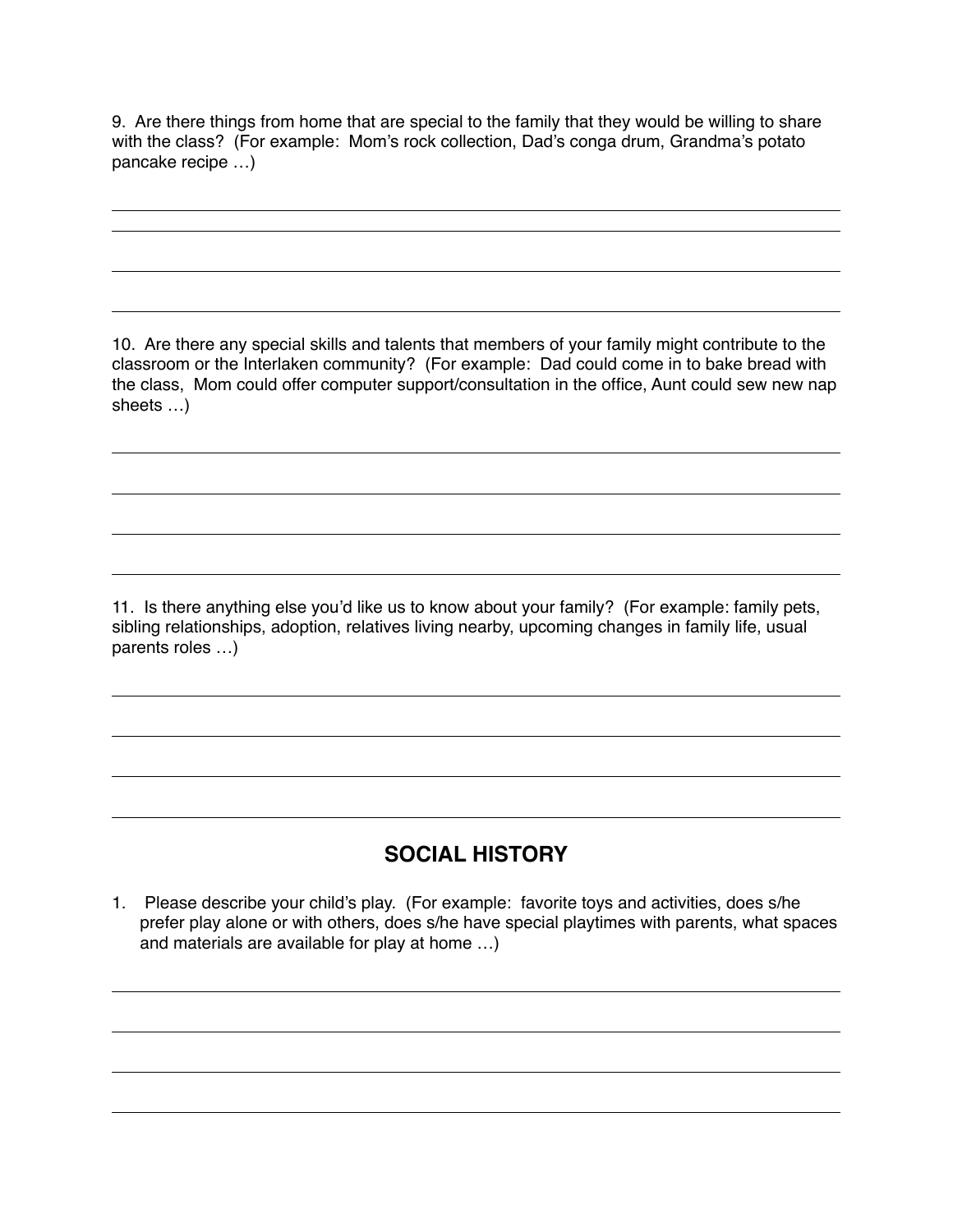2. Please describe your child's self-help skills. (Eg. what can s/he do by her/himself, what does s/he need help with - dressing, washing, eating, putting on shoes, putting toys away)

3. Please describe your child's emotional behavior. (For example: does your child have any fears, how does your child react to change, how does your child express frustration or anger, what is comforting to your child …)

4. Please describe your family's approach to discipline. (For example: methods used at home, particular words or phrases or actions used, how does child respond, which parent is responsible for discipline …)

5. Please describe your child's experience with other children. (For example: is this your child's first group experience, do children come to visit, do you visit other children, are there friends in the neighborhood …)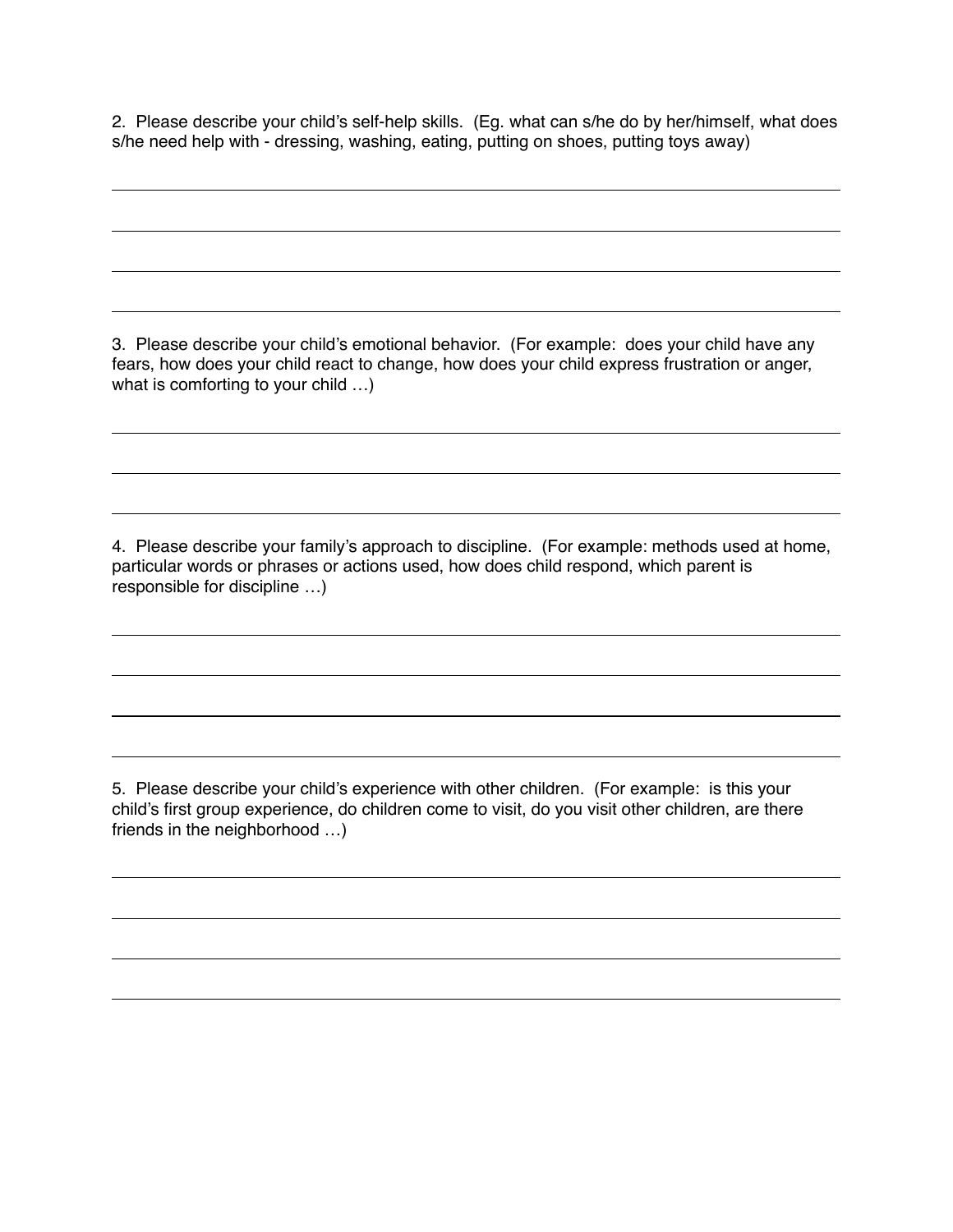| 6. What things please you most about your child?                                        |  |  |  |  |  |
|-----------------------------------------------------------------------------------------|--|--|--|--|--|
|                                                                                         |  |  |  |  |  |
|                                                                                         |  |  |  |  |  |
|                                                                                         |  |  |  |  |  |
| 7. What things concern you most about your child?                                       |  |  |  |  |  |
|                                                                                         |  |  |  |  |  |
|                                                                                         |  |  |  |  |  |
|                                                                                         |  |  |  |  |  |
| 8. What are your hopes and dreams for your child?                                       |  |  |  |  |  |
|                                                                                         |  |  |  |  |  |
|                                                                                         |  |  |  |  |  |
| 9. What are your family's values around education?                                      |  |  |  |  |  |
|                                                                                         |  |  |  |  |  |
|                                                                                         |  |  |  |  |  |
|                                                                                         |  |  |  |  |  |
| 10. What skills and dispositions do you hope your child has when they leave Interlaken? |  |  |  |  |  |
|                                                                                         |  |  |  |  |  |
|                                                                                         |  |  |  |  |  |
|                                                                                         |  |  |  |  |  |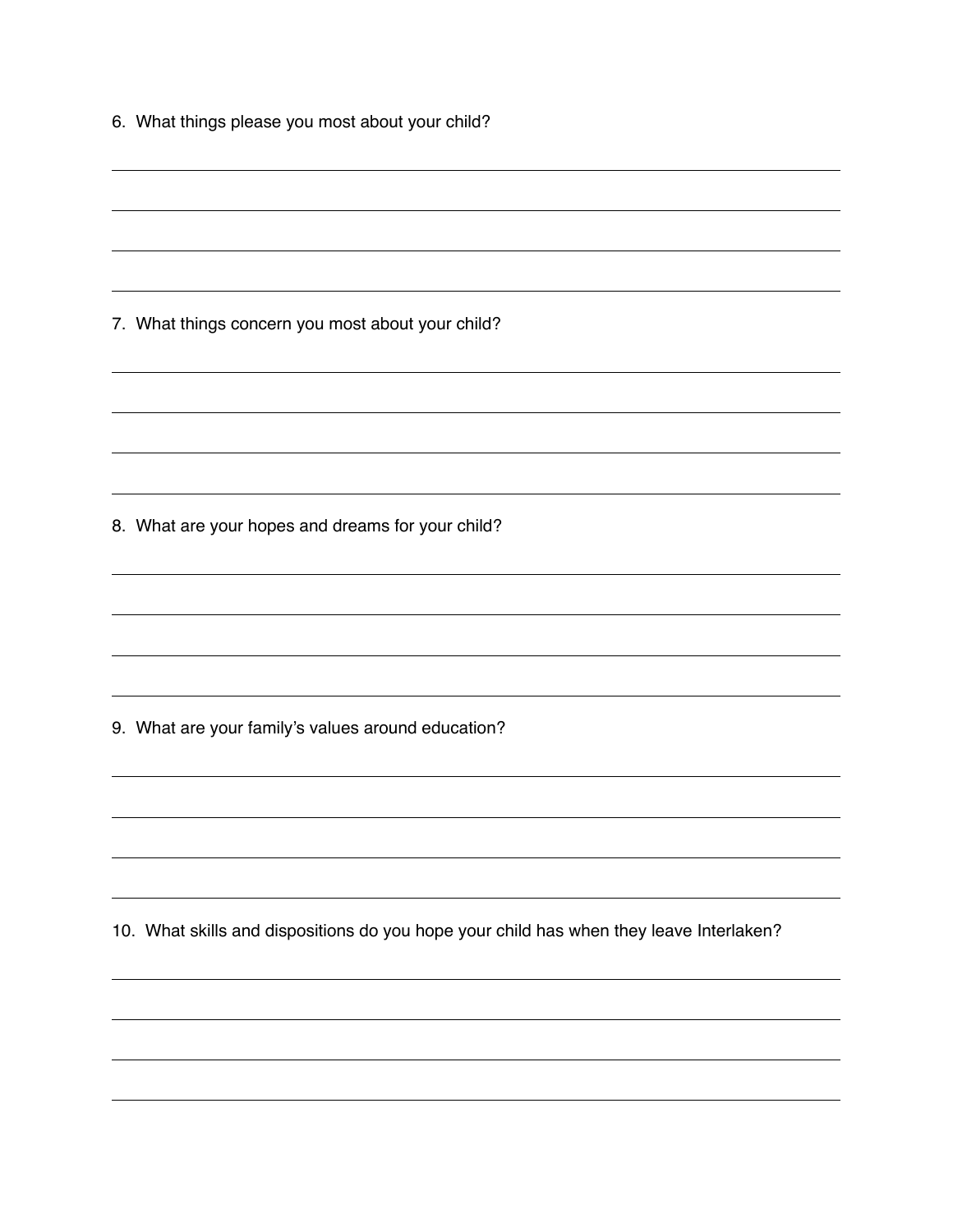11. As an anti-bias curriculum where the first goal is, "Each children will demonstrate selfawareness, confidence, family pride, and positive social identity" and the second goal is, "Each child will express comfort and joy with human diversity; accurate language for human differences; and deep, caring, human connections," what would you like us to know about your hopes for your child's cultural and racial identity development?

12. What else would you like us to know in supporting your child's identity development in an anti-bias curriculum?

Anything else?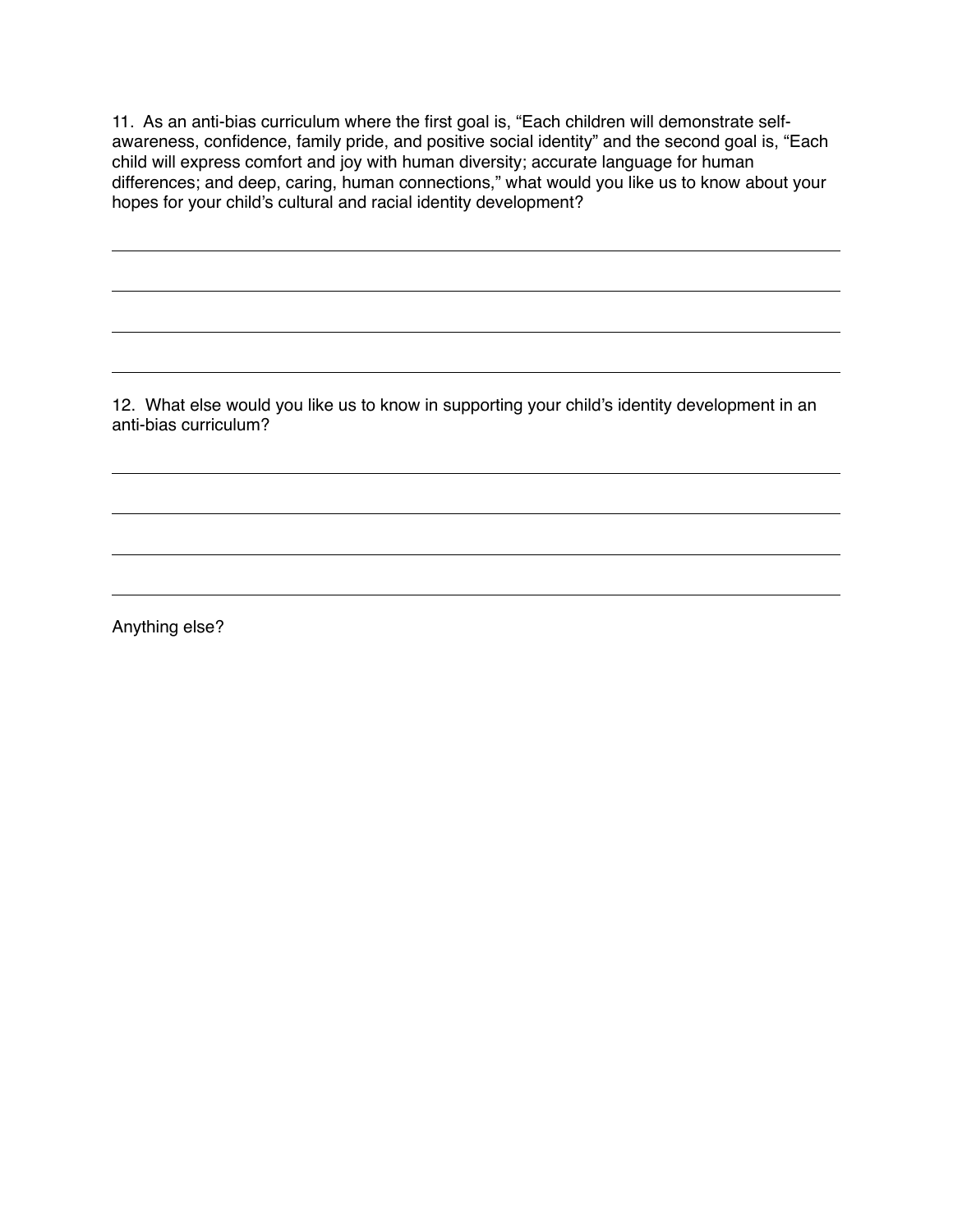## **HEALTH HISTORY**

Physician/Dentist Information and exam dates are required by our licensor for enrollment of each child.

| <b>Child's Health Care Provider:</b>                                                                                                                                 |                                                                                                                                                                                                                                                                                                                                                                                                         |                                                                                                             |  |  |  |  |
|----------------------------------------------------------------------------------------------------------------------------------------------------------------------|---------------------------------------------------------------------------------------------------------------------------------------------------------------------------------------------------------------------------------------------------------------------------------------------------------------------------------------------------------------------------------------------------------|-------------------------------------------------------------------------------------------------------------|--|--|--|--|
|                                                                                                                                                                      |                                                                                                                                                                                                                                                                                                                                                                                                         |                                                                                                             |  |  |  |  |
|                                                                                                                                                                      |                                                                                                                                                                                                                                                                                                                                                                                                         |                                                                                                             |  |  |  |  |
|                                                                                                                                                                      |                                                                                                                                                                                                                                                                                                                                                                                                         |                                                                                                             |  |  |  |  |
|                                                                                                                                                                      |                                                                                                                                                                                                                                                                                                                                                                                                         |                                                                                                             |  |  |  |  |
|                                                                                                                                                                      | admission)                                                                                                                                                                                                                                                                                                                                                                                              | 2. Date of last physical examination: _____/ ____/ _____ (Required: must be within 1 year of<br>mo day year |  |  |  |  |
|                                                                                                                                                                      | Date of last dental examination: $\frac{1}{\sqrt{2}}$ / $\frac{1}{\sqrt{2}}$ (Required: must be within 1 year of<br>admission)<br>mo day year                                                                                                                                                                                                                                                           |                                                                                                             |  |  |  |  |
|                                                                                                                                                                      |                                                                                                                                                                                                                                                                                                                                                                                                         |                                                                                                             |  |  |  |  |
|                                                                                                                                                                      |                                                                                                                                                                                                                                                                                                                                                                                                         |                                                                                                             |  |  |  |  |
| 3. Child's position in family (oldest, 2nd, only, etc.) Birthweight: pounds counces<br>4. Was child: full term premature (by how much? ________) adopted (at age __) |                                                                                                                                                                                                                                                                                                                                                                                                         |                                                                                                             |  |  |  |  |
|                                                                                                                                                                      | 5. Healthy pregnancy/delivery? yes                                                                                                                                                                                                                                                                                                                                                                      |                                                                                                             |  |  |  |  |
|                                                                                                                                                                      | 6. At what age did your child:                                                                                                                                                                                                                                                                                                                                                                          |                                                                                                             |  |  |  |  |
|                                                                                                                                                                      | sit alone ___________                                                                                                                                                                                                                                                                                                                                                                                   | walk ________<br>stand alone ________                                                                       |  |  |  |  |
|                                                                                                                                                                      | talk (words) $\frac{1}{\sqrt{1-\frac{1}{2}}\sqrt{1-\frac{1}{2}}\sqrt{1-\frac{1}{2}}\sqrt{1-\frac{1}{2}}\sqrt{1-\frac{1}{2}}\sqrt{1-\frac{1}{2}}\sqrt{1-\frac{1}{2}}\sqrt{1-\frac{1}{2}}\sqrt{1-\frac{1}{2}}\sqrt{1-\frac{1}{2}}\sqrt{1-\frac{1}{2}}\sqrt{1-\frac{1}{2}}\sqrt{1-\frac{1}{2}}\sqrt{1-\frac{1}{2}}\sqrt{1-\frac{1}{2}}\sqrt{1-\frac{1}{2}}\sqrt{1-\frac{1}{2}}\sqrt{1-\frac{1}{2}}\sqrt{1$ | toilet train (day) ______<br>toilet train (night) _____                                                     |  |  |  |  |
|                                                                                                                                                                      | 7. Has/does your child had surgery or hospitalization?                                                                                                                                                                                                                                                                                                                                                  | yes, for<br>no.                                                                                             |  |  |  |  |
|                                                                                                                                                                      |                                                                                                                                                                                                                                                                                                                                                                                                         |                                                                                                             |  |  |  |  |

*Note: The State of Washington requires that you complete the "Certificate of Immunization Status" or the Statement of Exemption to Immunization Law" which you received. We cannot admit your child without these records on file. A current "Emergency Contact Information" form must be on file, and should be updated whenever information contained on that form changes.*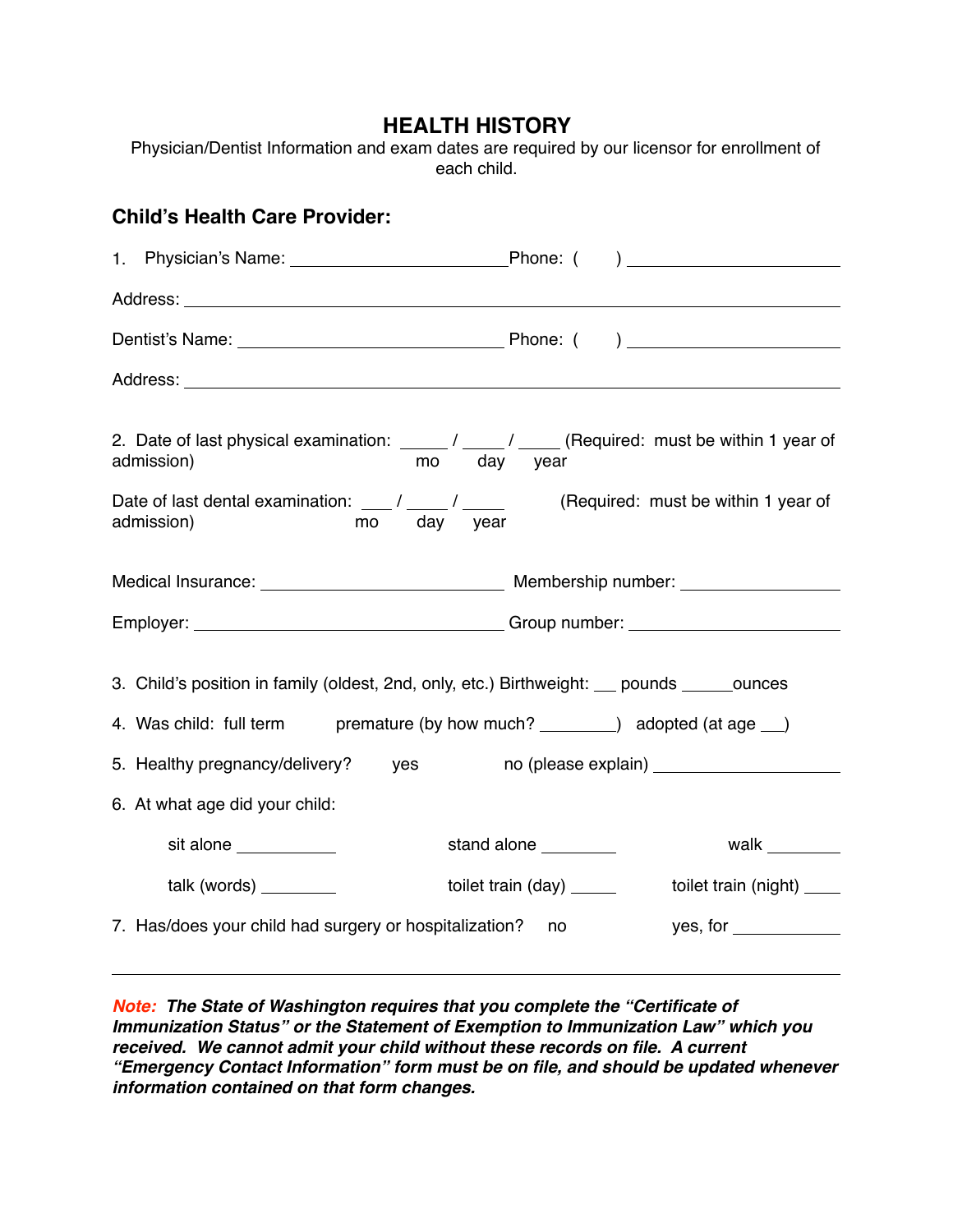**A. DOES YOUR CHILD HAVE ANY OF THE FOLLOWING (Please circle any that apply): NONE**

|                                                                                  | <b>Frequent Colds</b>                                                                             |                       | <b>Frequent Sore Throats</b>                                                     |                       | <b>Frequent Ear Infections</b>                                                   |  |  |
|----------------------------------------------------------------------------------|---------------------------------------------------------------------------------------------------|-----------------------|----------------------------------------------------------------------------------|-----------------------|----------------------------------------------------------------------------------|--|--|
|                                                                                  | Skin disorders (i.e. rashes)                                                                      |                       | <b>Heart Trouble</b>                                                             |                       | <b>Convulsions</b>                                                               |  |  |
|                                                                                  | <b>Fainting Spells</b>                                                                            |                       | <b>Diabetes</b>                                                                  | <b>Asthma</b>         |                                                                                  |  |  |
|                                                                                  | <b>Stomach Upsets</b>                                                                             |                       | <b>Urinary Difficulties</b>                                                      |                       | <b>Frequent Diarrhea</b>                                                         |  |  |
|                                                                                  | <b>Frequent Constipation</b>                                                                      |                       | <b>Febrile Seizures</b>                                                          |                       | Other _________________________                                                  |  |  |
|                                                                                  |                                                                                                   |                       | Please provide details on any items marked in section A: _______________________ |                       |                                                                                  |  |  |
|                                                                                  |                                                                                                   |                       |                                                                                  |                       | ,我们也不会有什么。""我们的人,我们也不会有什么?""我们的人,我们也不会有什么?""我们的人,我们也不会有什么?""我们的人,我们也不会有什么?""我们的人 |  |  |
|                                                                                  |                                                                                                   |                       |                                                                                  |                       |                                                                                  |  |  |
|                                                                                  |                                                                                                   |                       |                                                                                  |                       | ,我们也不会有什么。""我们的人,我们也不会有什么?""我们的人,我们也不会有什么?""我们的人,我们也不会有什么?""我们的人,我们也不会有什么?""我们的人 |  |  |
|                                                                                  | <b>B. HAS YOUR CHILD HAD ANY OF THE FOLLOWING: NONE</b>                                           |                       |                                                                                  |                       |                                                                                  |  |  |
|                                                                                  | <b>Bronchitis</b>                                                                                 |                       |                                                                                  | <b>Measles (hard)</b> | Date(s) $\_\_$                                                                   |  |  |
|                                                                                  | Hepatitis (A or B)                                                                                | Date(s) $\frac{1}{2}$ |                                                                                  | <b>German Measles</b> | Date(s)                                                                          |  |  |
|                                                                                  | <b>Chicken Pox</b>                                                                                | Date(s) $\frac{1}{2}$ |                                                                                  | <b>Mumps</b>          | Date(s) $\_\_\_\_\_\_\_\_\_\_\_$                                                 |  |  |
|                                                                                  | <b>Scarlet Fever</b>                                                                              |                       |                                                                                  | <b>Whooping cough</b> | Date(s) $\_\_$                                                                   |  |  |
| Please provide details on any items marked in section B: _______________________ |                                                                                                   |                       |                                                                                  |                       |                                                                                  |  |  |
|                                                                                  |                                                                                                   |                       |                                                                                  |                       | ,我们也不会有什么。""我们的人,我们也不会有什么?""我们的人,我们也不会有什么?""我们的人,我们也不会有什么?""我们的人,我们也不会有什么?""我们的人 |  |  |
|                                                                                  |                                                                                                   |                       | ,我们也不会有什么。""我们的人,我们也不会有什么?""我们的人,我们也不会有什么?""我们的人,我们也不会有什么?""我们的人,我们也不会有什么?""我们的人 |                       |                                                                                  |  |  |
|                                                                                  |                                                                                                   |                       |                                                                                  |                       |                                                                                  |  |  |
|                                                                                  | C. HAS YOUR CHILD BEEN DIAGNOSED WITH ANY OF THE FOLLOWING (Please check any that<br>apply): NONE |                       |                                                                                  |                       |                                                                                  |  |  |
|                                                                                  | <b>Language Delay</b>                                                                             |                       | <b>ADD/ADHD</b>                                                                  |                       | <b>Developmental Delays</b>                                                      |  |  |
|                                                                                  | <b>Autism or Related Disorder</b>                                                                 |                       | <b>Hearing Impairment</b>                                                        |                       | <b>Vision Impairment</b>                                                         |  |  |
|                                                                                  | <b>Learning Disabilities</b>                                                                      |                       | <b>Mental Illness</b>                                                            |                       | <b>Behavior/Emotional Disorders</b>                                              |  |  |
|                                                                                  | Other: _____________                                                                              |                       |                                                                                  |                       |                                                                                  |  |  |
|                                                                                  |                                                                                                   |                       |                                                                                  |                       |                                                                                  |  |  |

**What happens when child is exposed to allergen(s)?**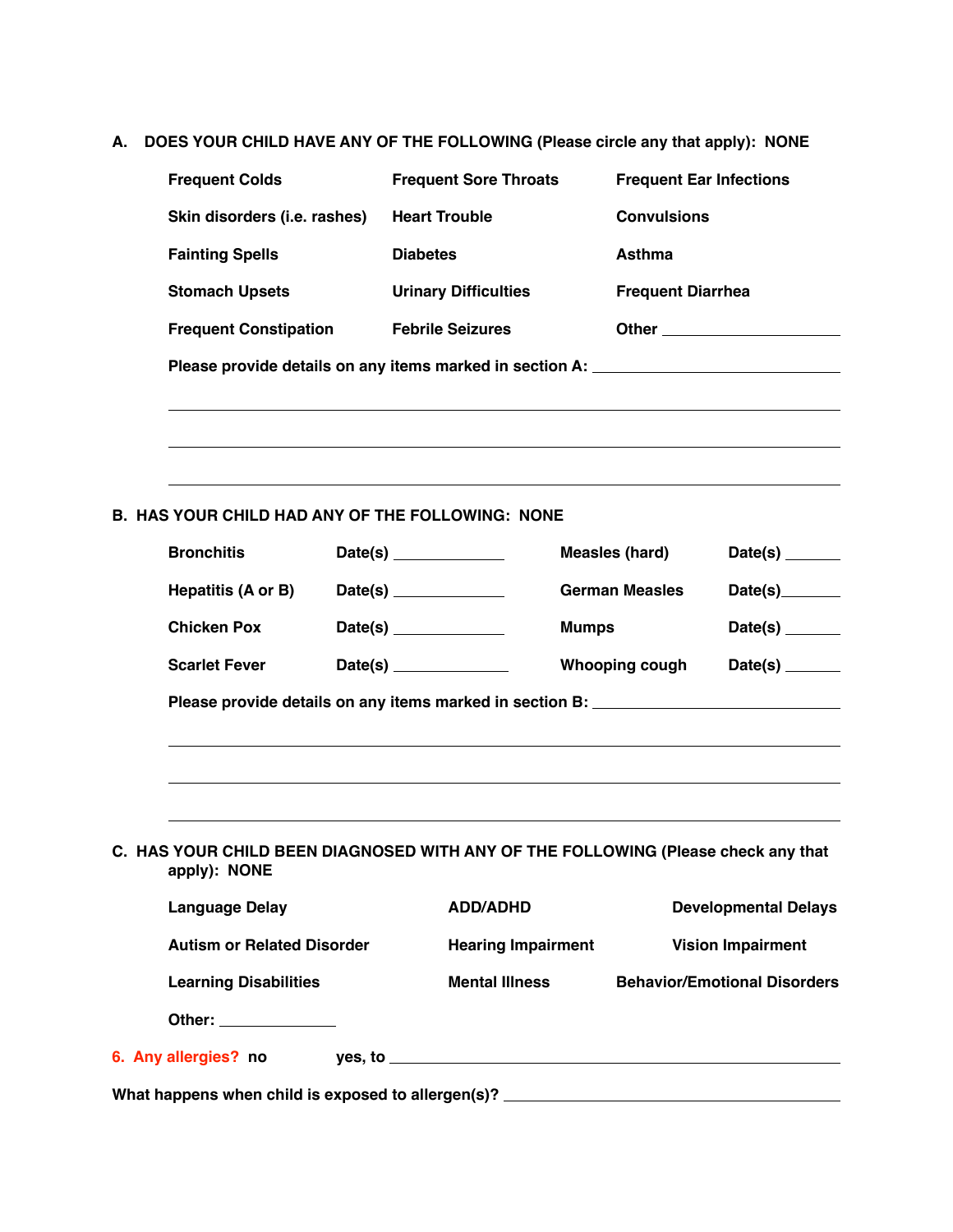**7. Medication reactions? no yes, to** 

*NOTE: The Seattle-King County Department of Public Health requires that you complete a separate "Emergency Plan" form for any potentially life-threatening reactions to food, insect bites, or medications. If this is the case for your child, please request a copy of this from Cassie.* 

**8. Does your child take medications routinely? no yes (Please list all medications & reasons for taking them, & if they'll be taking them at Interlaken.)** 

*NOTE: Please complete a separate "Medication Authorization Form" if your child will have any medication to take at Interlaken, including items such as lotion or chapstick. This form is available online or from Cassie.* 

**9. Please describe your child's eating (mealtimes, food likes/dislikes, dietary choices or restrictions, allergies):**

*NOTE: Please notify Cassie if you need to fill out a separate "Special Diet Statement" to request vegan or vegetarian snacks for your child, or a "Food Allergy/Intolerance Statement" to notify staff of any foods your child should not consume. If your child is sensitive to dairy, we must have a completed food intolerance form on file.* 

**10. Please describe your child's sleeping (usual bedtime, usual wake time, naps, specific problems, rituals, routines):** 

**11. Please describe your child's toileting (toilet training, accidents, reminders needed, special words used):** 

**12. Please describe any other concerns you may have about your child's physical development. (For example: coordination, hearing, vision …)**